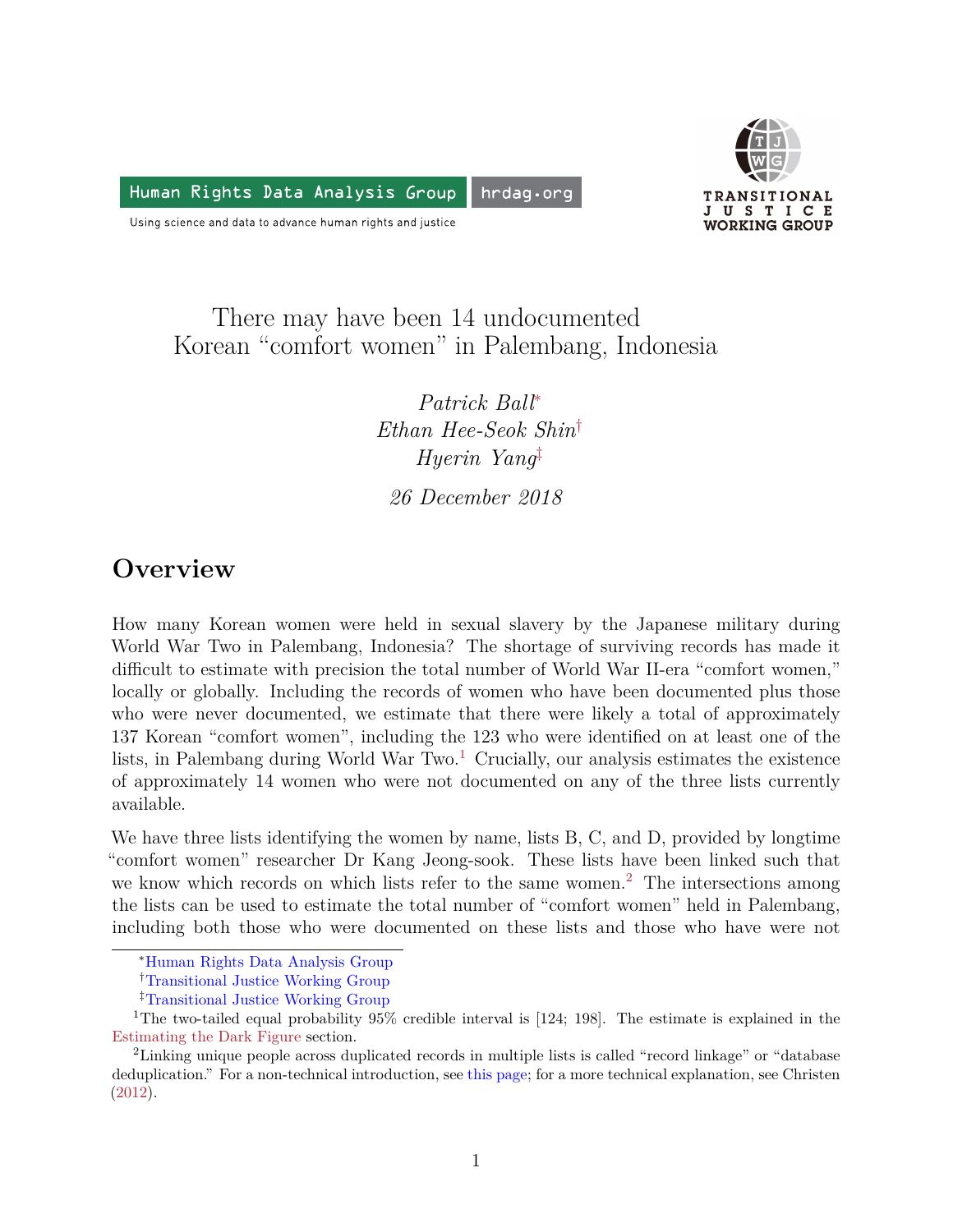documented on these lists. This technique therefore enables us to estimate the "dark figure," the number of women whose names were not recorded.

The estimates are made using multiple systems estimation (MSE). [This link](https://hrdag.org/coreconcepts/) provides a non-technical introduction. For a very slightly more mathematical explanation and a description of the method's applications in human rights, see Manrique-Vallier, Price, and Gohdes [\(2013\)](#page-5-1). Most relevantly, MSE has been used recently in estimates of the scale of modern slavery (Bales, Hesketh, and Silverman [2015](#page-5-2)). The rest of this memo explains what the data are, and how we used the data to make this estimate.

#### **Historical Context**

As the Imperial Japanese Army (IJA) embarked upon the armed conquest of China in the 1930s, it supervised the expansion and operation of military brothels, euphemistically called "comfort stations."[3](#page-1-0) The comfort stations were located in the occupied territories to be used by Japanese soldiers bogged down in a war of attrition. The all-out war—with China from 1937 and with the United States, Britain, and the Netherlands from 1941—expanded the demand for military brothels. In resposne, Imperial Japan secretly sanctioned the trafficking of up to 200,000 women and girls, mostly from Korea, which was under Japanese colonial rule in 1910–1945, by utilizing private contractors (Kang [2010\)](#page-5-3). The unprecedented "comfort women" system "included gang rape, forced abortions, humiliation, and sexual violence resulting in mutilation, death, or eventual suicide in one of the largest cases of human trafficking in the 20th century."[4](#page-1-1) Some Korean "comfort women" ended up in Palembang, the capital of South Sumatra province, occupied by Japanese forces during  $1942-1945$  $1942-1945$ .<sup>5</sup>

#### **Data**

We have three lists available for this analysis:

<span id="page-1-1"></span><span id="page-1-0"></span><sup>3</sup>For the general historical background, see Hicks ([1995\)](#page-5-4) and Yoshiaki [\(2000](#page-6-0)).

<sup>4</sup>[United States House of Representatives Resolution 121](https://www.congress.gov/bill/110th-congress/house-resolution/121/text), 110th Congress (2007-2008), July 30, 2007, A resolution expressing the sense of the House of Representatives that the Government of Japan should formally acknowledge, apologize, and accept historical responsibility in a clear and unequivocal manner for its Imperial Armed Forces' coercion of young women into sexual slavery, known to the world as "comfort women", during its colonial and wartime occupation of Asia and the Pacific Islands from the 1930s through the duration of World War II; [European Parliament resolution of 13 December 2007 on Justice for the](http://www.europarl.europa.eu/sides/getDoc.do?type=TA&reference=P6-TA-2007-0632&language=EN) ['Comfort Women'](http://www.europarl.europa.eu/sides/getDoc.do?type=TA&reference=P6-TA-2007-0632&language=EN) (sex slaves in Asia before and during World War II) (B6-0542/2007) . See also [Canada](http://www.ourcommons.ca/DocumentViewer/en/39-2/house/sitting-26/hansard#T1410) [House of Commons Motion 291, 39th Parliament, 2nd Session, November 28, 2007](http://www.ourcommons.ca/DocumentViewer/en/39-2/house/sitting-26/hansard#T1410).

<span id="page-1-2"></span><sup>5</sup>See (Republic of Korea) Commission on Verification and Support for the Victims of Forced Mobilization under Japanese Colonialism [일제강점하강제동원피해진상규명위원회], "The Fact-Finding Investigation of the Lists of Women Mobilized to Indonesia [인도네시아동원여성명부에관한진상조사] (Investigator in Charge: Kang Jeong-sook. Approved by the Commission on November 19, 2009" [in Korean]. For the description of the three lists analyzed in this report and the "comfort women" named in the three lists, see pp. 25–82.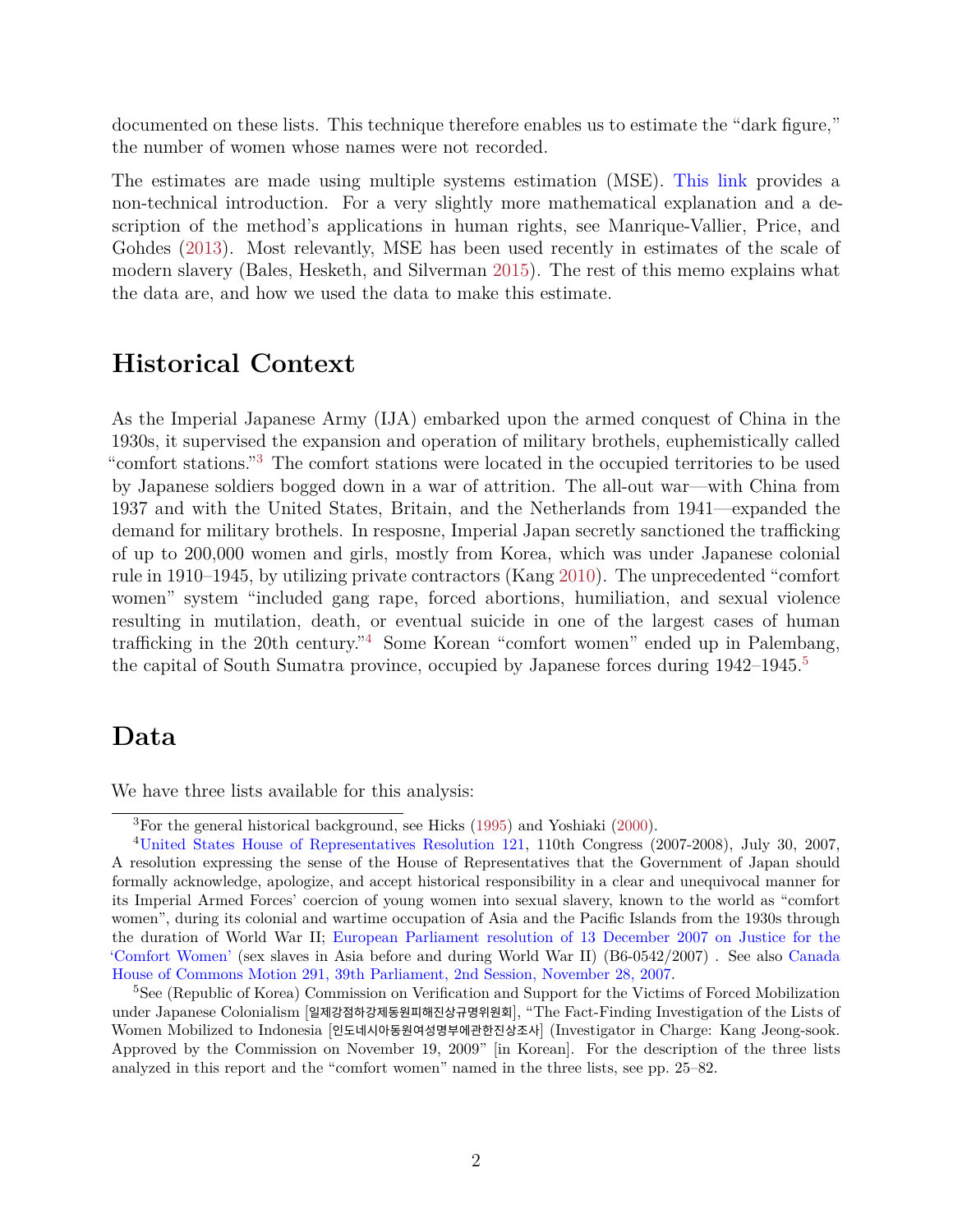

<span id="page-2-0"></span>Figure 1: Number of women on lists, by intersection type

During the war, the IJA kept "home-absence lists (rusu-meibo 留守名簿)" for its military personnel, so called as they were absent from their homes in Japan or Korea, for administrative purposes. Koreans can be distinguished from their home address, location of family register (honseki 本籍), and distinctive Korean name style. The 9th Army Hospital in Palembang kept such a list. The 78 Korean women who were added to that list as "temporary nurses" on 22 August 1945, one week after Japan's announcement of surrender, were in all likelihood "comfort women" because a number of them have been identified as "comfort women" and there were few trained Korean nurses to be dispatched to war zones. This is B List.

After Japan's surrender in 1945, the IJA was demobilized and its personnel overseas returned to mainland Japan. The Japanese authorities created the "repatriation list (fukugen-meibo 復元名簿)" to account for the returnees. The 9th Army Hospital in Palembang kept such a list as well. Like the home-absence list, it can be assumed that the Korean women listed in the repatriation list as "temporary nurses" were "comfort women." This is C List.

With its defeat in 1945, Imperial Japan lost its colonial possession of Korea. The Koreans in Indonesia formed their own association to voice their interests. They compiled their own list of Korean in the Palembang area. This is D List.

#### **Intersections**

The first exploration of the datasets is to look directly at their intersections or overlaps, that is, how many women were documented by only one list, by two lists but not the third, or by all three lists. Asked differently, which women were documented on which lists?

Figure [1](#page-2-0) considers the B, C, and D collections, showing the number of records found in each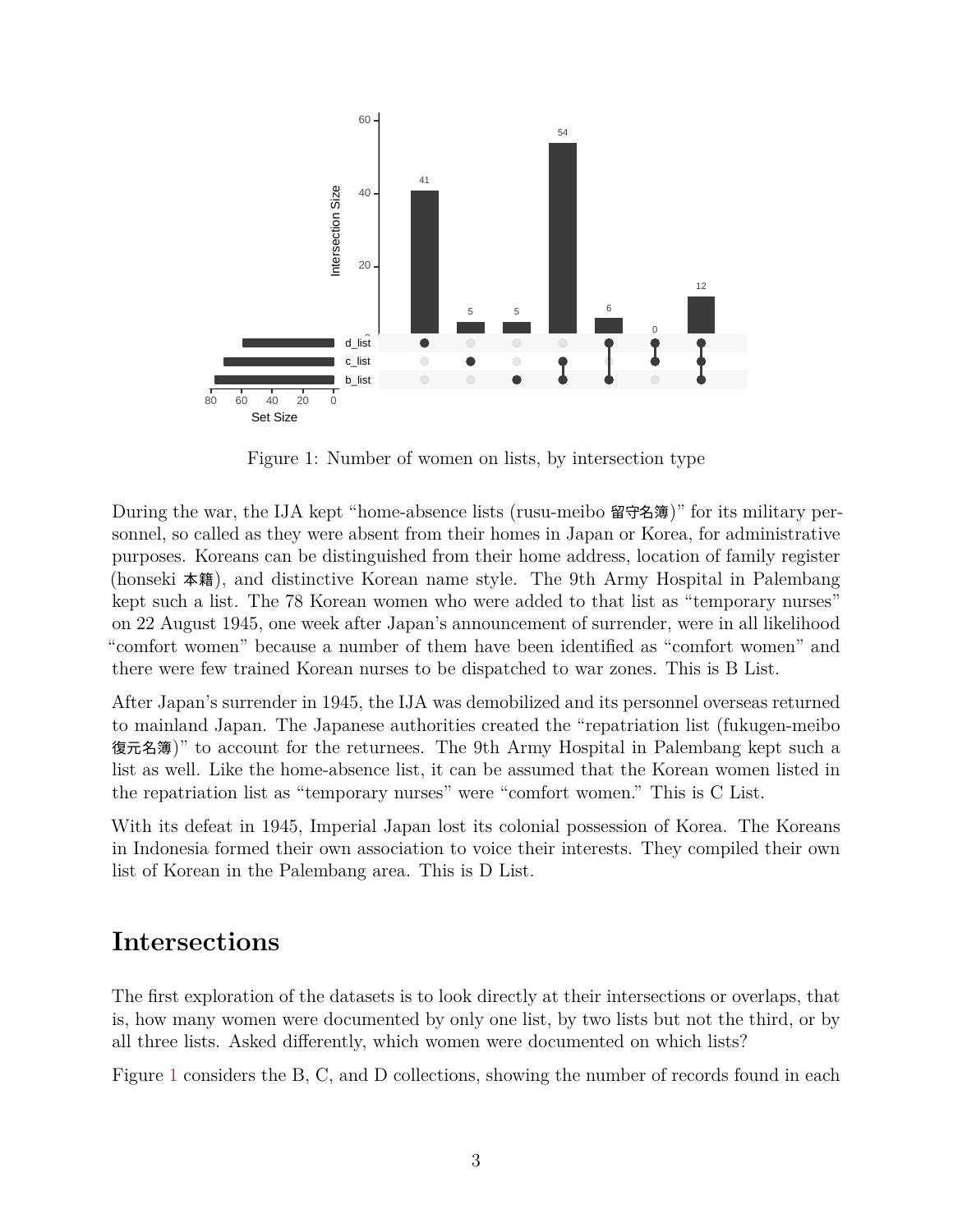

<span id="page-3-2"></span>Figure 2: Estimated number of "comfort women," including those never documented, with the documented total shown in red

of the combination of list overlaps.[6](#page-3-0) The leftmost bar has a dot in the d\_list row at the bottom of the graph. This indicates that these data are found in list D, but the empty circles in the other two rows indicate that the people found in D are not found in B or C.

The rightmost bar indicates that for 12 people, their data is found in lists B, C, and D. The dots are joined by a heavy line, indicating the intersection status of these records: these are the records found in all three datasets. The largest category are the 54 people found in the B and C lists but not the D list.

### **Estimating the Dark Figure**

Figure [1](#page-2-0) shows how many women were documented on lists B, C, and D.<sup>[7](#page-3-1)</sup> But how many were never documented? By definition, this number is not known, so we have to estimate it.

To estimate, we use the following intuition: imagine two dark rooms. We cannot see inside them, and the only tool we have to explore their size is a handful of small rubber balls. The balls do not make any sound when they hit the walls or ceilings, but they make a small sound  $-\textit{click}$  – when they hit each other. We throw the balls into the first room, and listen: click, click, click. We gather the balls and throw them into the second room with equal force: click. Our intuition is that the second room is larger because the balls are able to spread out and therefore strike each other less frequently.

Using databases, in some sense we "throw" the databases into the "room" of all abducted

<span id="page-3-1"></span><span id="page-3-0"></span><sup>&</sup>lt;sup>6</sup>The graph is from the  $UpSetR$  package. See Lex and Gehlenborg ([2014\)](#page-5-5).

<sup>7</sup>The software used for the estimates is [Bayesian Non-Parametric Latent-Class Capture-Recapture](https://cran.r-project.org/package=LCMCR) by Indiana University Statistics Professor [Daniel Manrique-Vallier](http://mypage.iu.edu/~dmanriqu/index.html).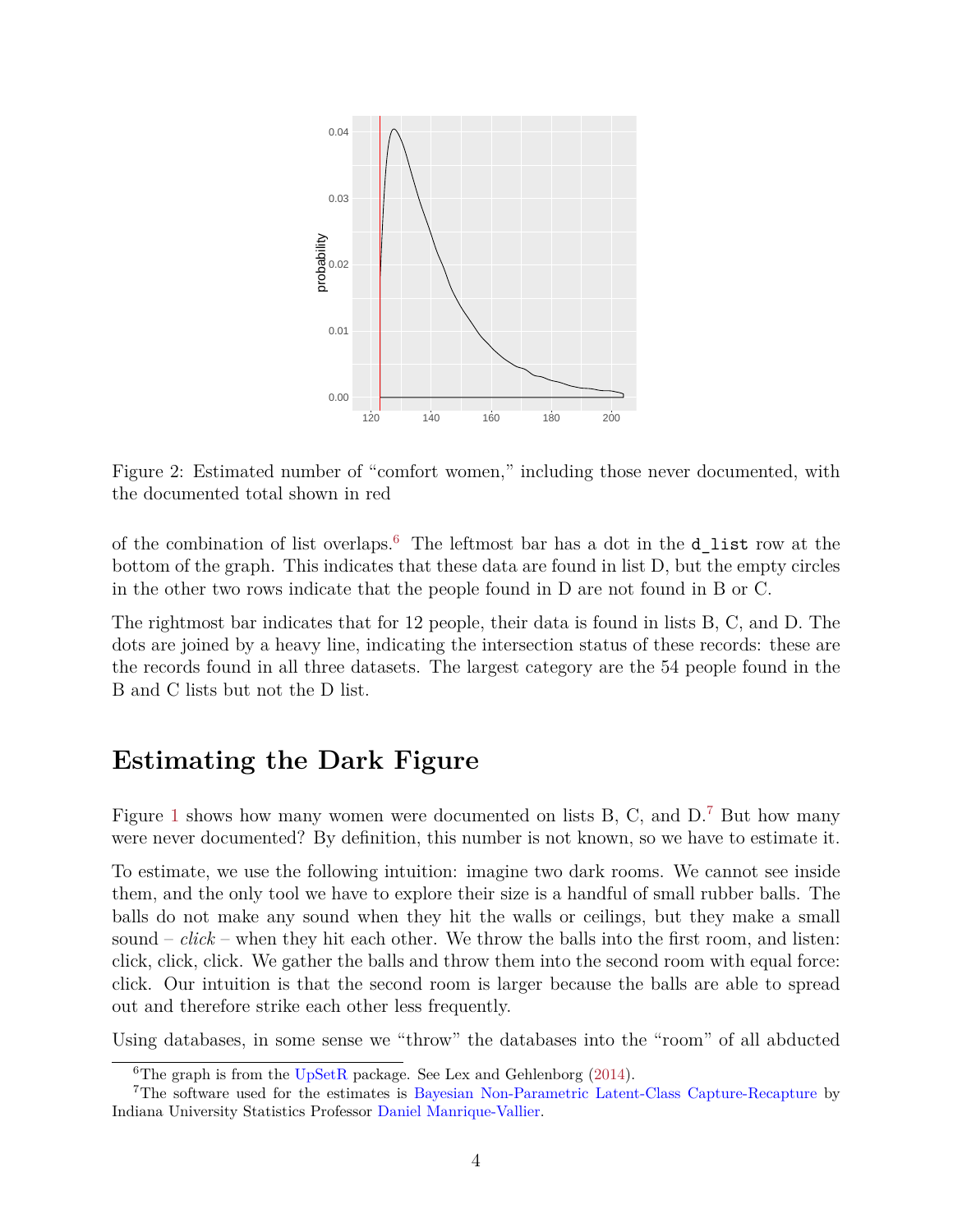women. When the databases document the same person, it is as if the databases collided, making a click. We can use the number of people documented on more than one list and the total size of the databases to estimate the total number of women, including those not on any of the lists.

A technical and historical introduction to this approach can be found in Lum, Price, and Banks [\(2013\)](#page-5-6). The specific method we will use here was developed by Manrique-Vallier [\(2016\)](#page-5-7). Crucially, the estimate below includes an analysis of how certain we can be about the estimate.

The estimate and the uncertainty are shown together in Figure [2](#page-3-2). The curve shows the probability at each estimated number of women. Note that the red line on the left indicates the number of women who were observed on one or more of the three lists (123). The probability of any number of women below the observed number must be zero  $-$  after all, we observed this number, so there cannot be fewer.

We are presenting an estimate of the total number of women held in sexual slavery. The estimate we present, 137, is center of the likely values, that is, the median of the distribution shown in Figure [2.](#page-3-2) We don't know how many women might have been undocumented, so the estimate is in a "credible interval," which is a little bit like what is sometimes called a "margin of error." The interval in this case is [124; 198]. This means that with these data and this approach, there is a 95% probability that the true total number of women falls in the range [124; 198].

The credible interval expresses the uncertainty around the estimate. In this case, we are certain about the left side of the interval because we know the number of unobserved women must be no less than zero. However, the right side has more uncertainty: the true number could be considerably larger than our estimate.

This estimate enables us to make a specific probability statement about the number of undocumented "comfort women." The probability that there were 10 or more *undocumented* "comfort women" in Palembang is 0.64. This means that there is a more-than-likely chance that there were at least ten undocumented "comfort women."

The dark figure may be quite substantial: there is a 0.08 probability that the number of undocumented women is *50* or more. While this probability is small, it may be large enough to warrant additional searching for new information about women held in Palembang during World War Two.

# **Conclusion**

This brief analysis shows that there were 123 "comfort women" documented on the lists used here, and there were likely 14 additional "comfort women" who are not documented on these three lists. There is a 0.64 probability that there were 10 or more undocumented "comfort women." In total, we estimate that there were 137 "comfort women" held in Palembang.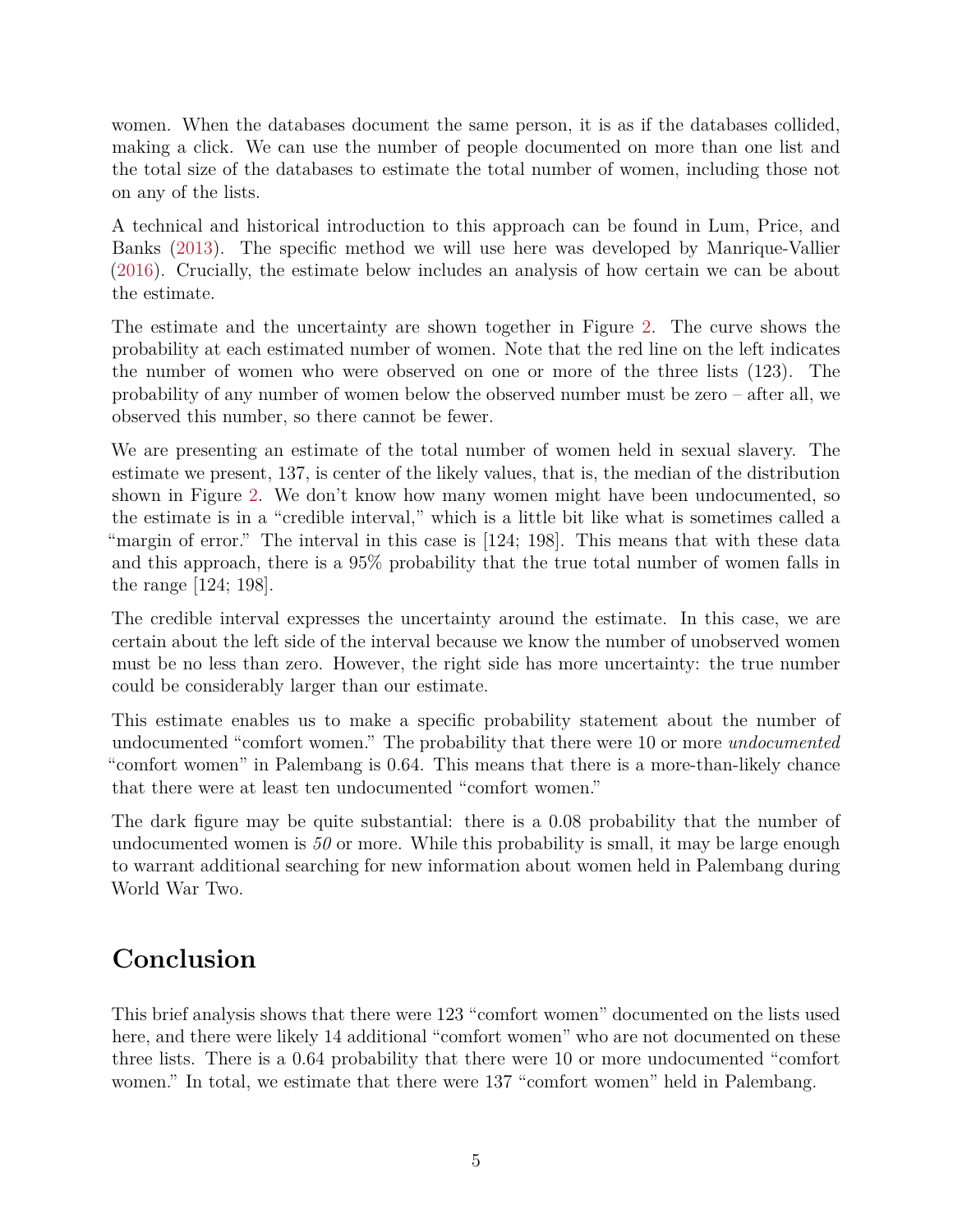There are a few lists of "comfort women" in other regions, but they do not provide sufficient information for estimates like the one we have made for Palembang.

We would welcome more lists of "comfort women" that may enable estimates in other locations. Lists might be in the possession of academic researchers, government archivists, or individuals. These lists can be sent to us at cwdarkfigure@gmail.com.

## **Acknowledgements**

We thank [Dr Megan Price](https://hrdag.org/people/megan-price-phd/) for her clarifications and comments, and Hubert Y. Lee for translating the report into Korean. We would like to give special thanks to Dr. Kang Jeongsook, a former investigator for the South Korean government's Commission on Verification and Support for the Victims of Forced Mobilization under Japanese Colonialism, for bringing our attention to the lists and their historical background that made this report possible, as well as for her invaluable comments.

### **References**

<span id="page-5-2"></span>Bales, Kevin, Olivia Hesketh, and Bernard Silverman. 2015. "Modern Slavery in the UK: How Many Victims?" *Significance* 12 (3): 16–21. doi:[10.1111/j.1740-9713.2015.00824.x](https://doi.org/10.1111/j.1740-9713.2015.00824.x).

<span id="page-5-0"></span>Christen, Peter. 2012. *Data Matching: Concepts and Techniques for Record Linkage, Entity Resolution, and Duplicate Detection*. Springer Science & Business Media.

<span id="page-5-4"></span>Hicks, George. 1995. *The Comfort Women: Japan's Brutal Regime of Enforced Prostitution in the Second World War*. New York: W.W. Norton.

<span id="page-5-3"></span>Kang, Jeong-sook. 2010. "A Study for Colonialism Characteristics of Japanese Military 'Comfort Women' System: Focusing on Korean 'Comfort Women' [일본군위안소업자의지위와역할 에관한연구]." PhD thesis, Sungkyunkwan University. <www.riss.krdatabase>.

<span id="page-5-5"></span>Lex, Alexander, and Nils Gehlenborg. 2014. "Sets and Intersections." *Nature Methods* 11. Nature Publishing Group: 779. [https://doi.org/10.1038/nmeth.3033.](https://doi.org/10.1038/nmeth.3033)

<span id="page-5-6"></span>Lum, Kristian, Megan Emily Price, and David Banks. 2013. "Applications of Multiple Systems Estimation in Human Rights Research." *The American Statistician* 67 (4). Taylor & Francis: 191–200.

<span id="page-5-7"></span>Manrique-Vallier, Daniel. 2016. "Bayesian Population Size Estimation Using Dirichlet Process Mixtures." *Biometrics* 72 (4). Wiley Online Library: 1246–54.

<span id="page-5-1"></span>Manrique-Vallier, Daniel, Megan E. Price, and Anita Gohdes. 2013. "Multiple Systems Estimation: Techniques for Estimating Casualties in Armed Conflicts." In *Counting Civilian*